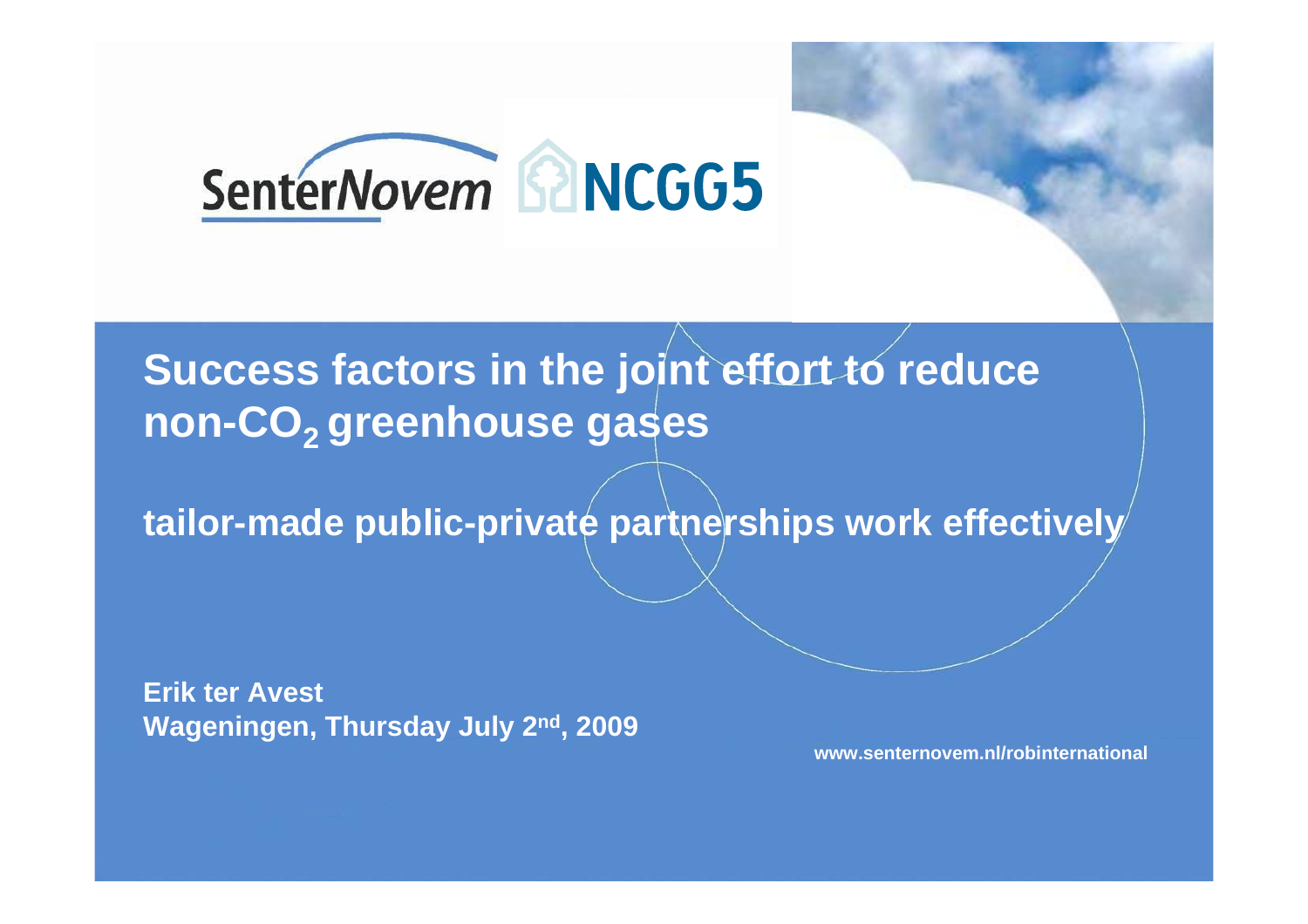



# **Introduction – NCGG reduction benefits fromcooperation**

- $\bullet$  PPPs and Voluntary Agreements are integral part of the environmental policy mix in Europe
- $\bullet$  Large variation:
	- forms binding or non-binding
	- scopes
	- measures
	- number of parties involved
- •Example of NCGG-reduction at NXP Semiconductors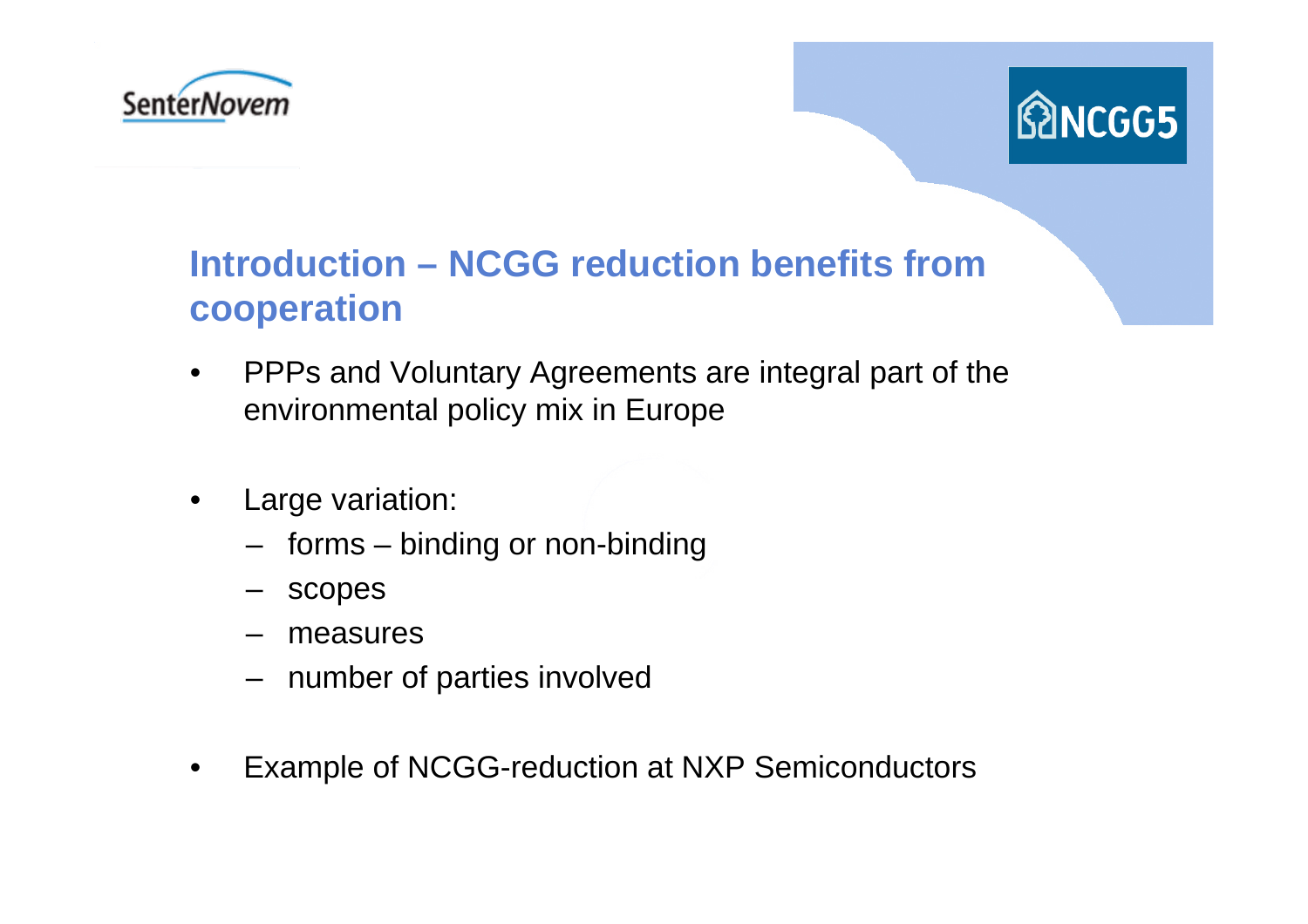



# **NCGG reduction approach facilitated by sector ROB working group**

Three phases of ROB-programme 1999-2012 (instruments)

- **1. Initiative and inventory** (Assignments, assessment of PPP stakeholders, invitation to participate in ROB working group)
- **2. Exploration of options and R&D** (Assignments and subsidies, joint exploration of NCGG-reduction options in the short and long term by way of ROB working group)
- **3. Implementation** (Legislation and regulations, permits, tax schemes, investment subsidies, demonstrations, information, covenants, etc.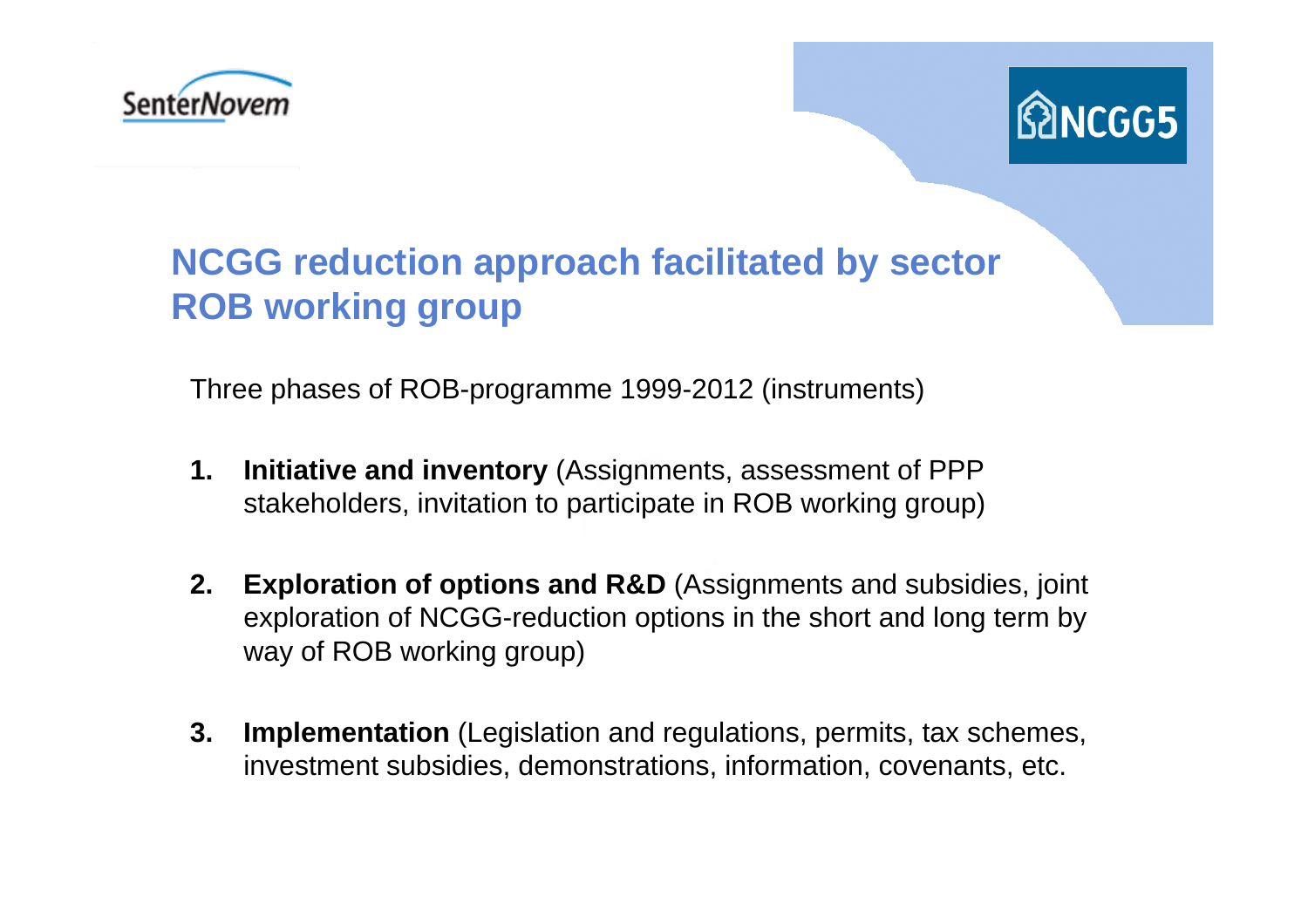



# **Joint NCGG reduction approach for semiconductor industry**

- • Production of ICs require F-gases for plasma etching and cleaning process rooms
- $\bullet$ F-gases CF $_{4}$ , C $_{2}$ F $_{6}$  and C $_{4}$ F $_{8}$  (PFCs), CHF $_{3}$  (HFC), NF $_{3}$  and SF $_{6}$  are used at NXP
- • The ROB working group can be seen as non-binding form of PPP in which representatives from government and business community go through above-mentioned phases 1 through 3 together
- $\bullet$ Emission 1995: 59 kton CO $_2$  eq
- •Emission 2005: 222 kton CO $_2$  eq.
- $\bullet$  Strategy document
	- reduction potential clarified on the basis of four standpoints
	- reduction options
	- approach chosen win-win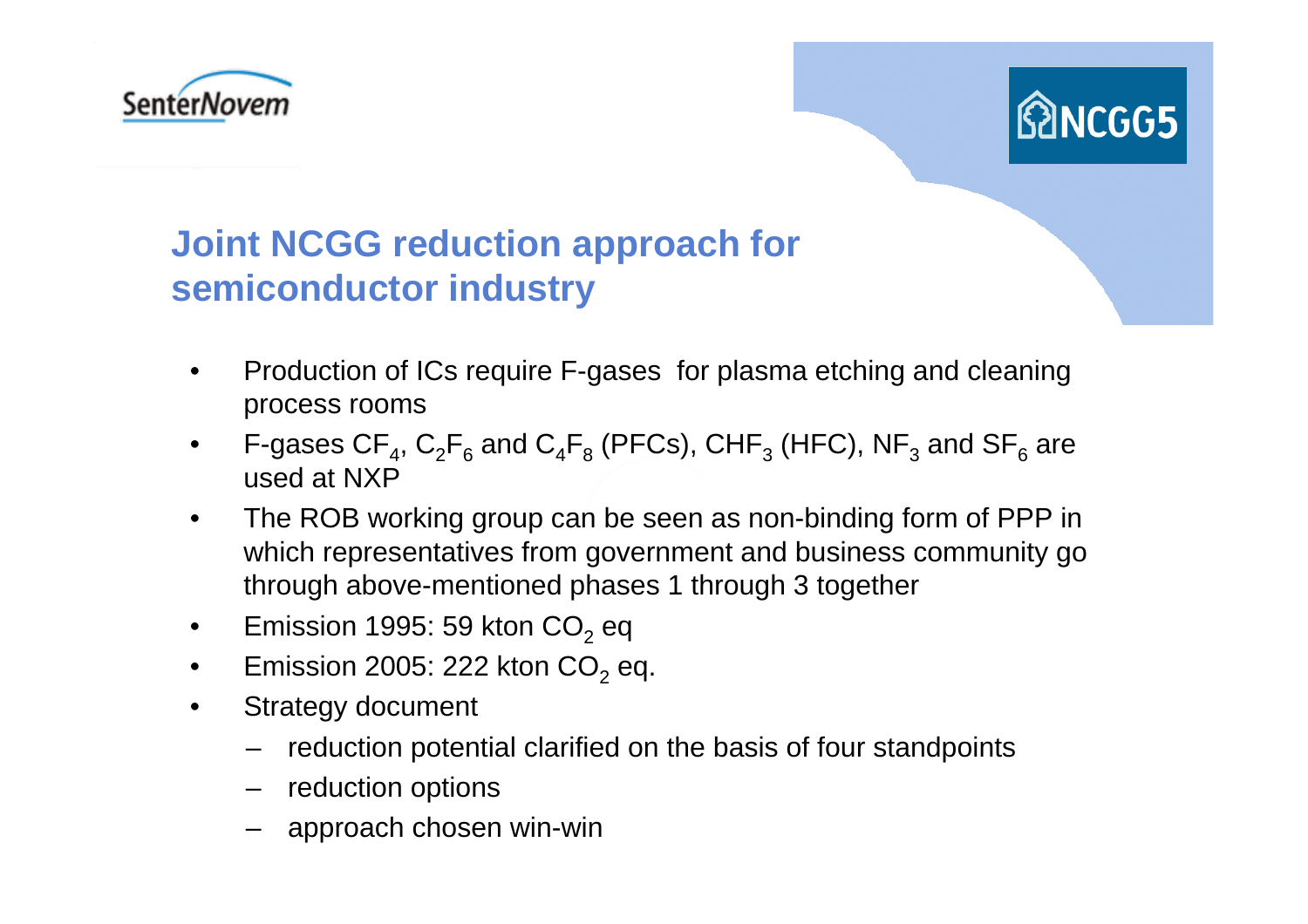



# **Nine process steps towards PPP for realising NCGG reductions**

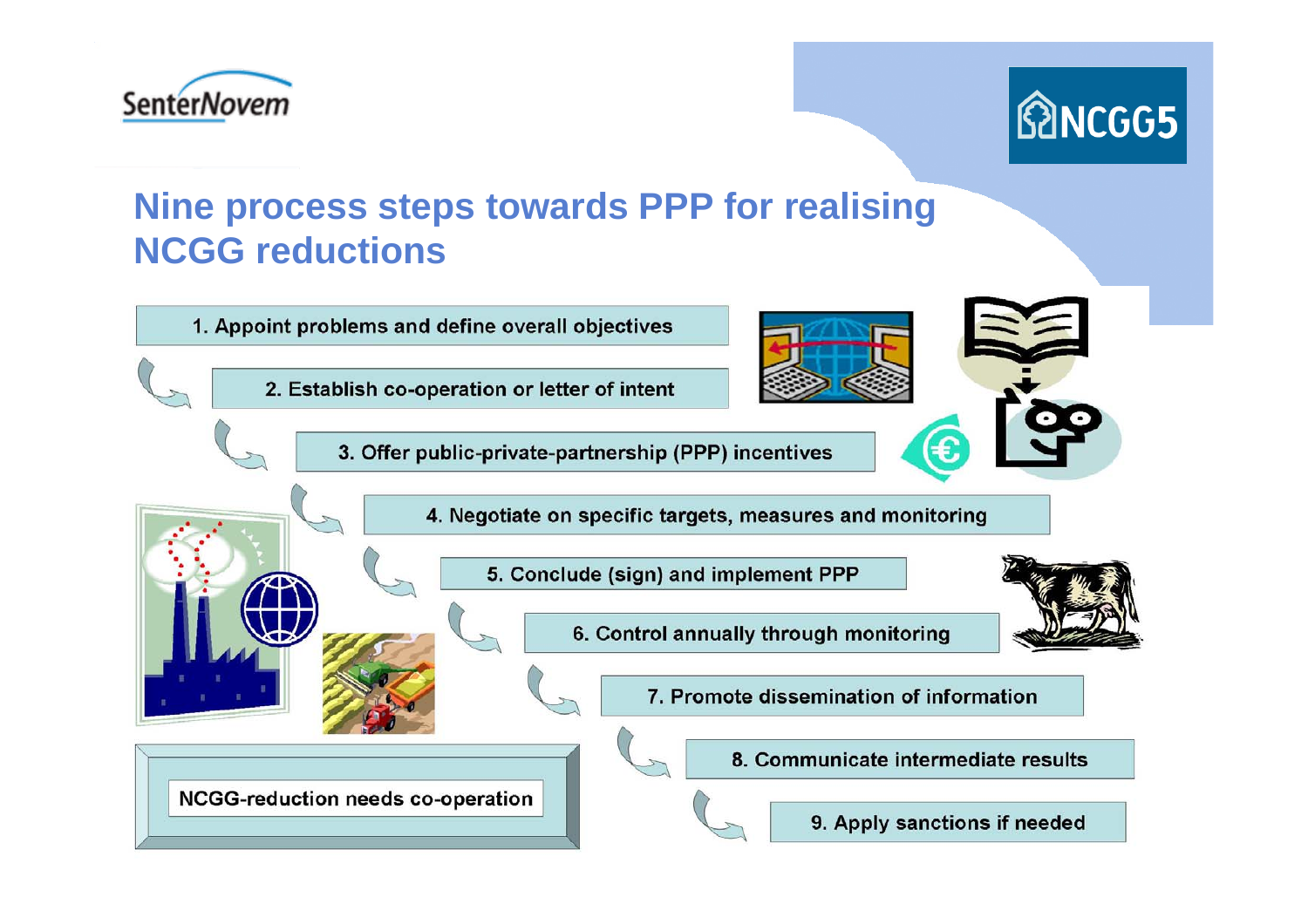



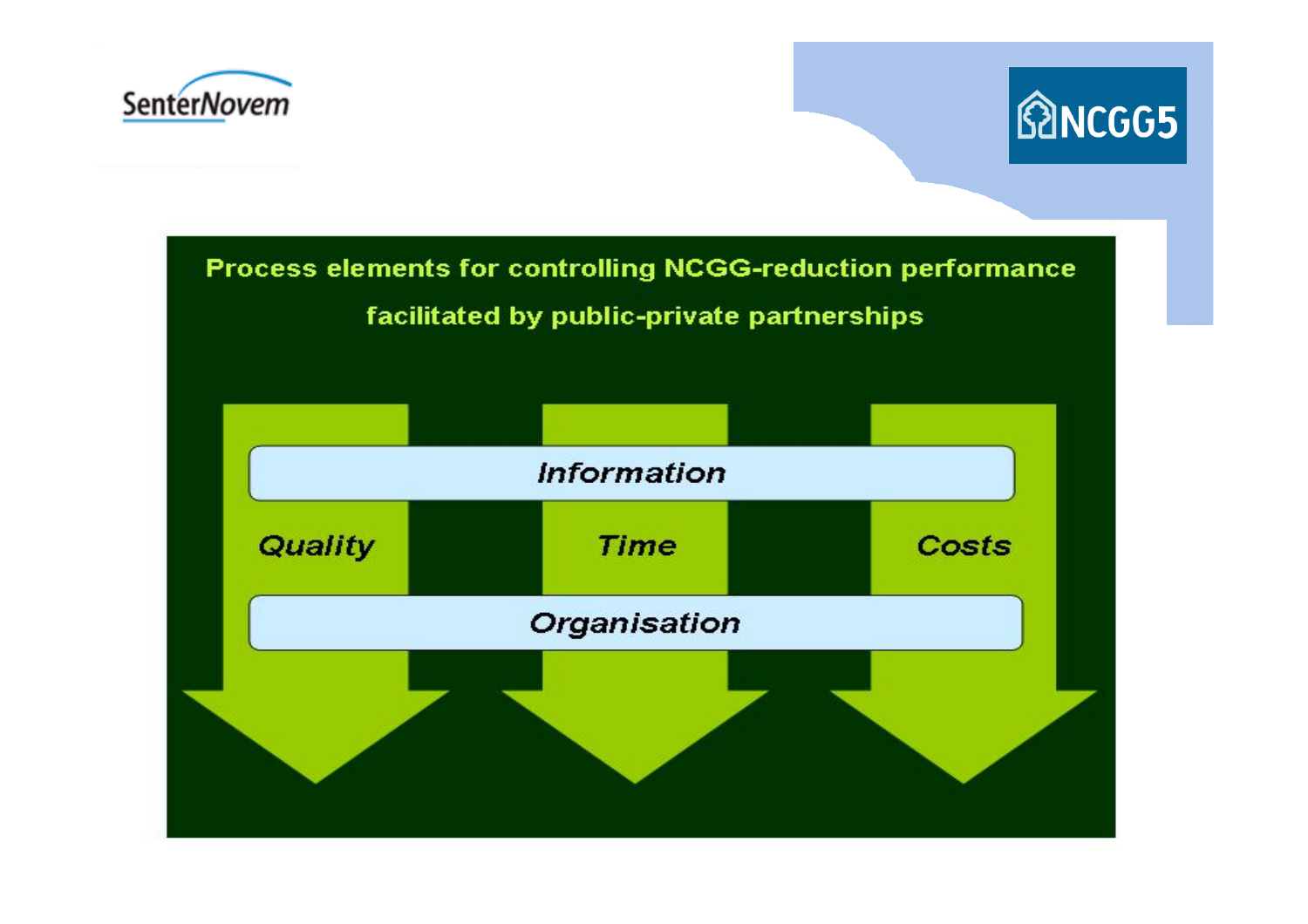



### **Success factors in the realisation of NCGG reduction via PPPs**

- $\bullet$ Information : use is made of existing information
- •Organization: tasks and responsibilities are arranged
- $\bullet$ Quality: realistic quality requirements related to target and compliance
- •Time: realistic timeframe and sufficient manhours
- •Costs: sufficient money available to start, facilitate and implement PPP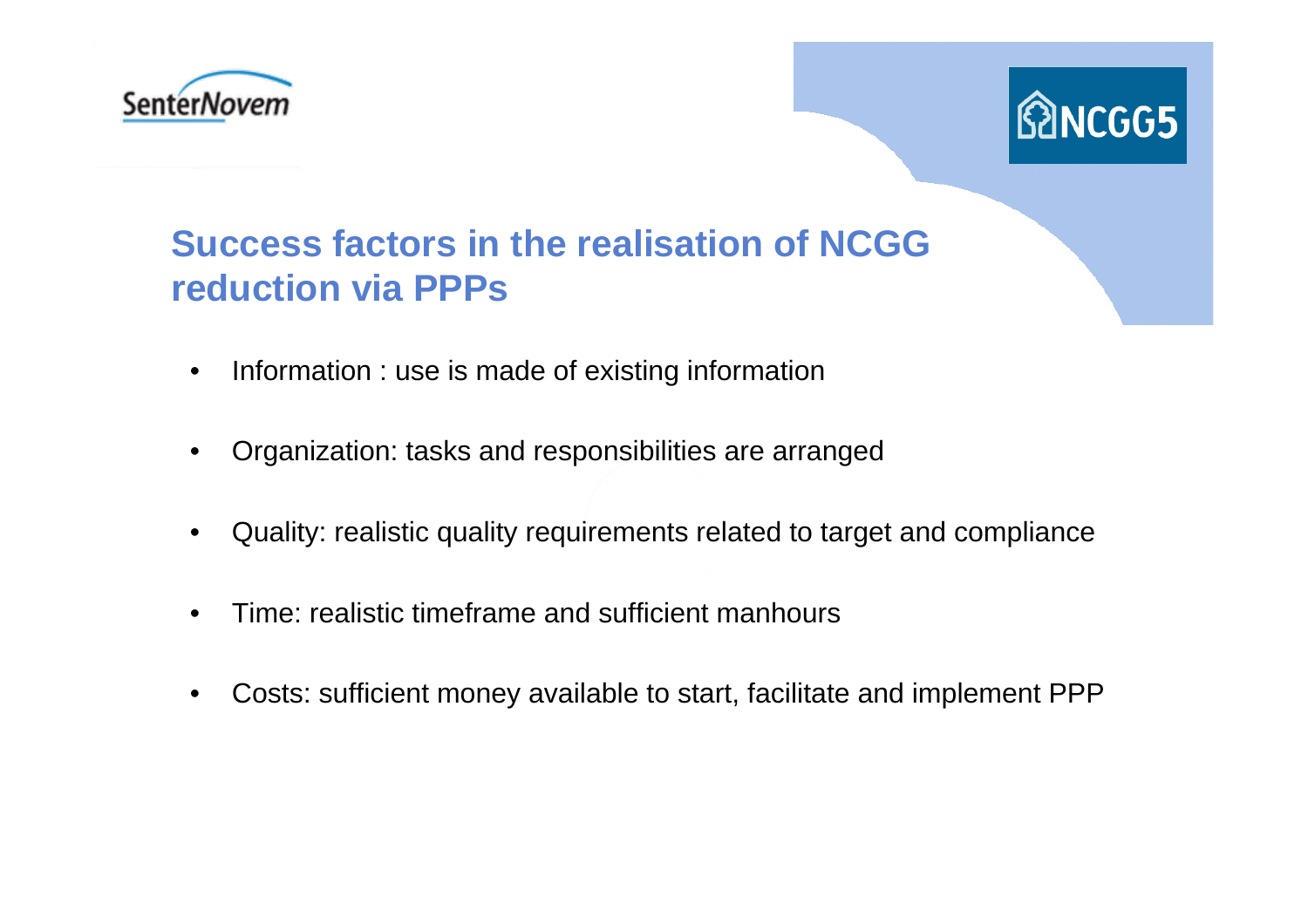



### **Clustered PPP success factors which have proven their value in practice**

- $\bullet$ External policy framing / subsidy schemes / working group
- $\bullet$ Credible threat of sanctions
- $\bullet$ Promotion of awareness
- $\bullet$ Flexible form of PPP
- $\bullet$ Climate of mutual trust
- $\bullet$ Bridging and/or supporting function
- $\bullet$ Lower costs of implementation than alternatives
- $\bullet$  Climate change solving capacity (how far beyond BAU and compliance)
- $\bullet$ Regular monitoring and supervision
- $\bullet$ Facilitator or intermediate organization